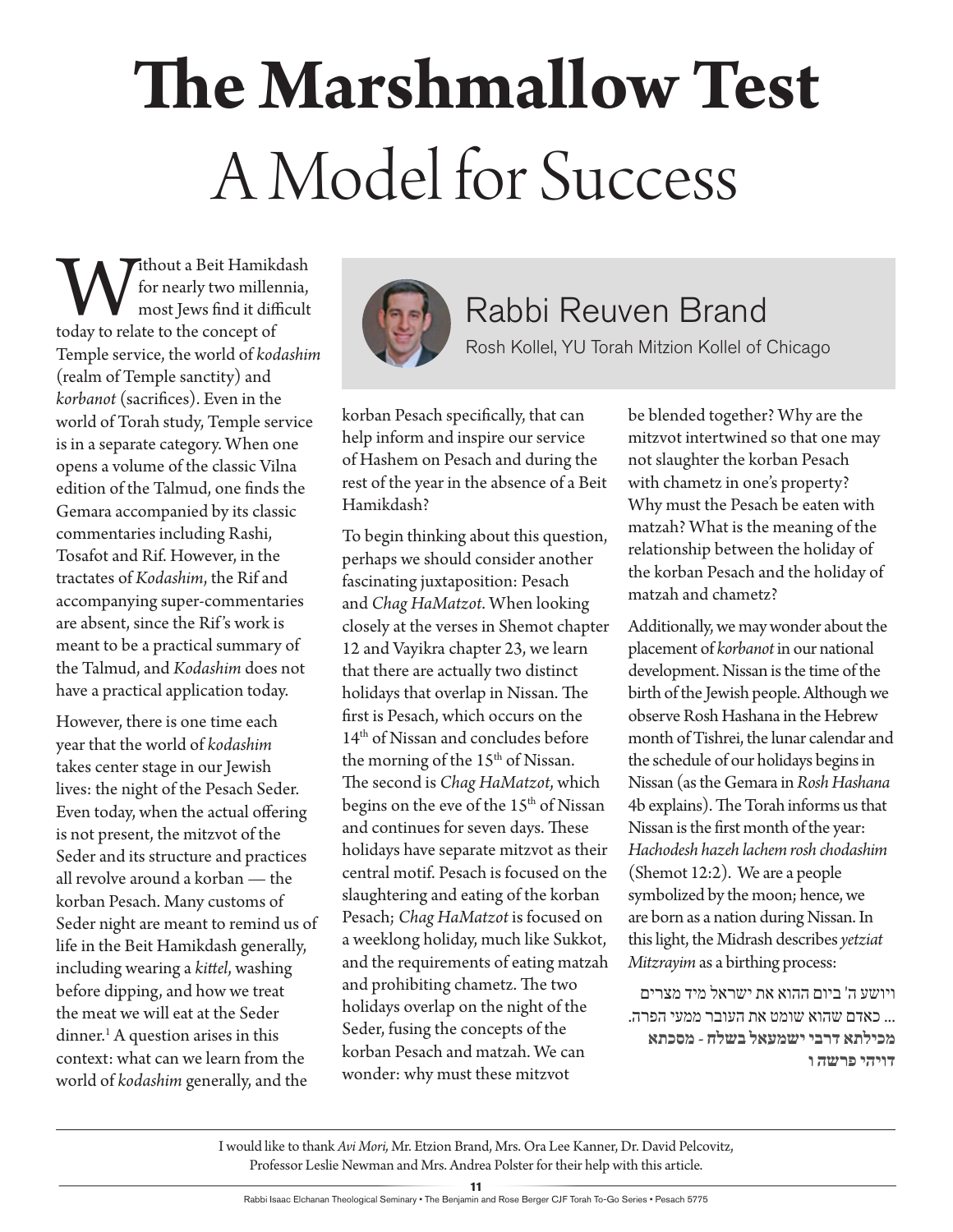*And God saved the Jewish people on that day from the hands of Egypt… Like a person that removes a fetus from the womb of a cow.* **Mechilta, Beshalach, Masechta Vayehi no. 6**

Just as when a child enters the world, its future is shaped largely by its experiences during its formative years, our nation was influenced at its inception, shaped by its first mitzvah, the korban Pesach.<sup>2</sup> It is fascinating that Hashem chose a korban as the first charge for the Jewish people as they became a nation and that the transition from slavery to peoplehood occurred in the context of *kodashim*. In essence, every Jewish home in Egypt became a miniature *mikdash*, with the placement of blood on the doorpost instead of the altar and the eating of a sacrifice in its confines. Why is the world of *kodashim* the first one we enter as we begin our covenantal journey with Hashem?

#### **Discipline**

The answer to these many questions can be found in one word that is essential to *kodashim* and definitional to Judaism: discipline. It is difficult to capture the scope and detail of the regulations and minutiae that govern the world of *kodashim*; to say it is exacting is an understatement. Every aspect of a korban must be fulfilled with complete precision, from the specifications of the offering and the manner in which the offering is

consecrated to how it is treated and even where its owner stands in the Beit HaMikdash. The kohanim, similarly, have an extremely regimented set of guidelines and procedures for each offering that governs their every movement and even their mindset. The Rambam teaches:

שלש מחשבות הן שפוסלין את הקרבנות. ואלו הן. מחשבת שינוי השם. ומחשבת המקום. ומחשבת הזמן. מחשבת שינוי השם כיצד. זה השוחט את הזבח שלא לשמו: כגון שהיה עולה ויחשב שהוא שלמים ... מחשבת המקום כיצד. כגון ששחט את הזבח לשמו על מנת לזרוק דמו. או להקטיר ממנו דבר הראוי להקטרה חוץ לעזרה ... מחשבת הזמן כיצד. כגון ששחט את הזבח לשמו על מנת לזרוק דמו מאחר שתשקע החמה שאינו זמן זריקתו. **רמב"ם, הלכות פסולי מוקדשין יג:א**

*There are three types of thought that invalidate sacrifices and they are: thoughts relating to a change in designation, thoughts relating to a change in place and thoughts relating to a change in time. What is an example of thoughts relating to a change in designation? One who slaughters an animal for the wrong purpose, such as one who slaughters an olah thinking that it is a shelamim. … What is an example of thoughts relating to change in place? Such as one who slaughters the sacrifice with the correct designation but with intent to sprinkle the blood or sacrifice a part that is worthy of sacrifice outside of the Azarah … What is an example of thoughts relating to a change in time? Such as one who slaughters an animal with the correct designation for the purpose of sprinkling* 

The halacha — the path along which we lead our lives — directs all aspects of a person's existence, much like a guard rail follows the highway.

*the blood after sundown, which is no longer the time the sprinkle blood.* **Rambam, Hilchot Pesulei HaMukdashin 13:1**

Even an errant intent can ruin an otherwise perfectly good sacrifice. This emphasis on discipline and obedience is rooted in the Torah's description of the construction of the first sanctuary — the Mishkan.<sup>3</sup> According to the *Beit HaLevi* (*Ki Tisa*), the Torah reiterates the phrase *ka'asher tziva Hashem* — as Hashem commanded — repeatedly in Parshat Pekudei for precisely this reason:

וכיון דעיקר חטאם בעגל היה מה שרצו להתחכם מעצמם לעשות ע"פ ידיעתם וחכמתם מעשה אשר לא נצטוו עליו ולזה במעשה המשכן שבא לכפר נאמר על כל אשר עשו כאשר צוה ה' ... היה כל כוונתם רק כאשר ציוה ה' ונתכוונו רק לעשות ציויו ורצונו יתברך לא משום שהשכל של עצמם מחייבת לעשות כן, וזהו שכיפר להם על חטא העגל.

*Since the primary sin of the Golden Calf was that they wanted to be autonomous and act based on their own knowledge and wisdom and they performed an act that they were not commanded, when the Mishkan, which was to atone for their sin, was built, it says regarding everything that they did "as Hashem commanded." … Their entire intent was only to do what Hashem commanded and they did so only because Hashem commanded them, not because their own thoughts led them to that conclusion, and this is what atoned for the sin of the Golden Calf.*

While the realm of *kodashim* may be unique in its extreme emphasis on discipline, its character is symptomatic of Jewish life in general, which is defined by this central concept. Torah life expects us to abide by specific guidelines; the word mitzvah means commandment, not good deed. We are expected to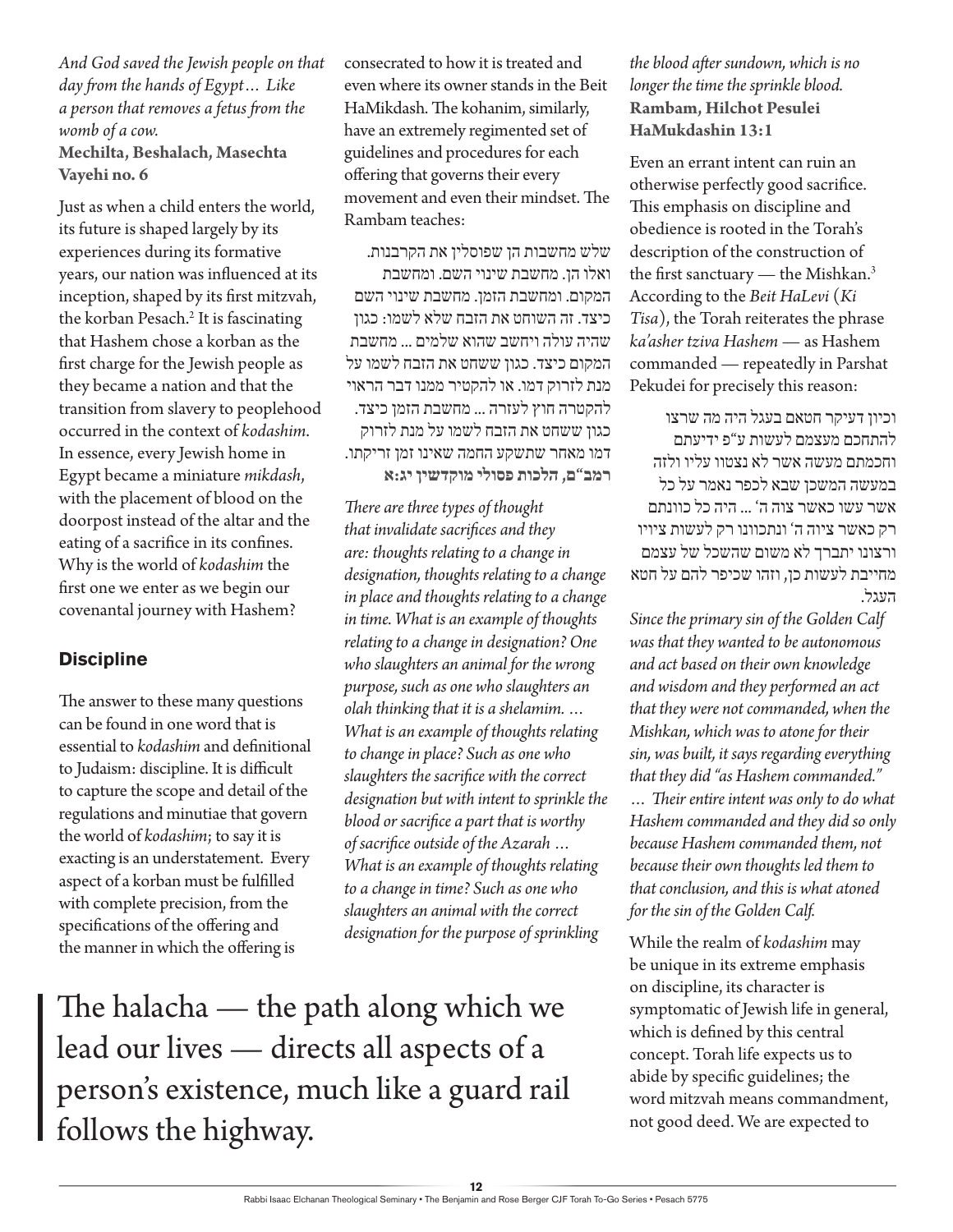discipline all aspects of life, even beyond those that are formally forbidden by the Torah. This is how Ramban (Vayikra 19:2) defines the mitzvah of *kedoshim tihiyu* being holy:

והענין כי התורה הזהירה בעריות ובמאכלים האסורים והתירה הביאה איש באשתו ואכילת הבשר והיין, א"כ ימצא בעל התאוה מקום להיות שטוף בזמת אשתו או נשיו הרבות, ולהיות בסובאי יין בזוללי בשר למו, וידבר כרצונו בכל הנבלות, שלא הוזכר איסור זה בתורה, והנה יהיה נבל ברשות התורה. לפיכך בא הכתוב, אחרי שפרט האיסורים שאסר אותם לגמרי, וצוה בדבר כללי שנהיה פרושים מן המותרות.

*The idea is that the Torah warns of sexual transgressions and forbidden foods, but the Torah also allows sexual relations between husband and wife and allows eating of meats and wines. Therefore, a lustful person will take advantage and have multiple wives or will be a savage when it comes to drinking wine and eating meat, speaking in a vulgar manner. He will do as he pleases because there is no prohibition in the Torah. However, he will be vile within the permissions of the Torah. Therefore, the Torah after enumerating the actual prohibitions presents as general rule that we should [even] refrain from permissible acts.*

The halacha — the path along which we lead our lives — directs all aspects of a person's existence, much like a guard rail follows the highway. With its specific positive and restrictive mitzvot, the Halacha serves as a guide and governor for each individual in public and private settings. Each precept itself has specific parameters and requirements that fill the innumerable pages of Talmudic learning, commentaries, responsa and codes that endeavor to define them. Beyond the realm of action, Judaism requires that we discipline our minds and hearts. The Gemara, *Berachot* 12b, states that the prohibition against straying after one's heart (Bamidbar 15:39) refers to having thoughts and beliefs that are antithetical to Judaism, and the prohibition against straying after one's eyes refers to having thoughts of committing a sin. Judaism even calls upon us to discipline our emotions; the commandment not to covet others' possessions is one example.4 The disciplined life of the Jew, which requires self-control and sacrifice, is all encompassing and serves as a model of heroism, *eizeheu gibbor hakovesh et yitzro*, who is strong? One who conquers his inclination  $(A$ *vot* 4:1).<sup>5</sup>

This self control is the ultimate goal for which we strive. Hence, we can appreciate why Hashem chose *kodashim* to serve as the context for our initial, formative experience as www.yu.edu/enroll



## The future is in your hands.

Meet Zeva Abrakhimova, a current Yeshiva University senior. Zeva will be graduating with a degree in chemistry and will be attending dental school in the Fall. She is among the 90% who are employed, in graduate school - or both - within six months of graduation\* . With nearly double the national average acceptance rates to medical school, 97% acceptance to law schools and placements at Big Four accounting firms, banks and consulting firms, the numbers speak for themselves. #NowhereButHere.



\*Career Center Survey, 2013/2014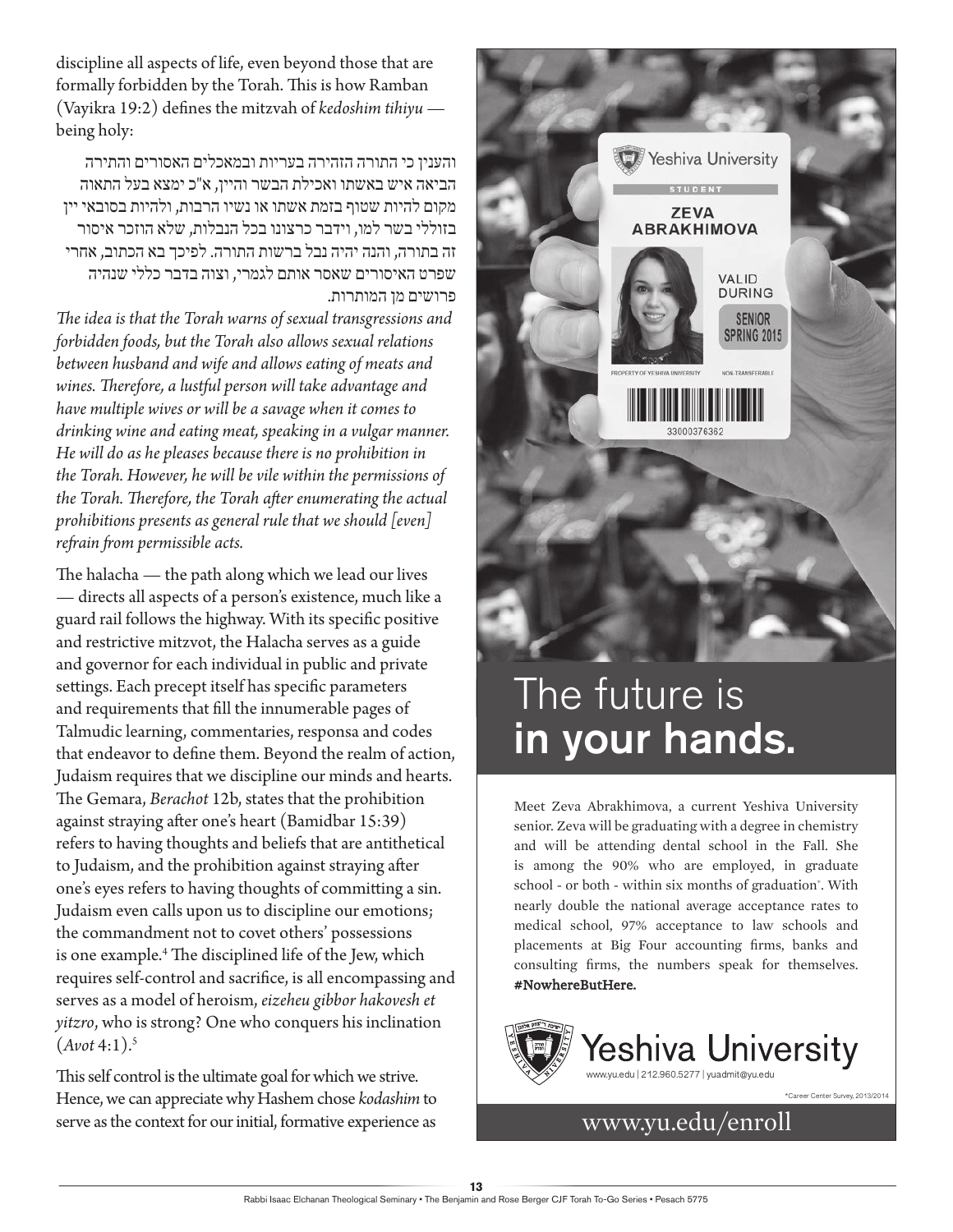a people: it is the paradigm for a life of discipline. Now we can understand why the korban Pesach was chosen as the first mitzvah, and we realize the significance of its many specifications. Those who participate in the korban Pesach must be disciplined in preparation by avoiding any contact with *tumah* that would disqualify them. They must consume the korban in a designated place and at a specific time within their specific group. Even the manner in which the meat is cooked and eaten is regulated in detail. Imagine looking back on such an achievement of fulfilling the korban Pesach with its fullest discipline and expressing the sentiment:

חסל סידור פסח כהלכתו ככל משפטו וחוקתו. *The Seder is now concluded according to halacha, following all of its laws and* 

*statutes.*

The connection between Pesach and the mitzvah of matzah is clear as well. Matzah and its corollary prohibition of chametz are both focused on regimen and discipline. As we know, matzah must be baked in a specific way in a fixed amount of time. Chametz is an acutely severe prohibition, as it carries the punishment of *karet*, and we are required to be exceedingly punctilious about it. Even the slightest trace of chametz can render a food prohibited on Pesach, unlike other non-kosher foods that are generally nullified in amounts less than 1:60. This prohibition of chametz is an added level of disciple, restricting a food that is otherwise kosher all year round. Tosafot (*Pesachim* 2a) notes that it is precisely because of this general familiarity that we must search for chametz before Pesach, lest we find it and inadvertently forget about the new stricture against eating it

during this special week. We clearly carry over the discipline and rigor of *kodashim* on the holiday of Pesach to the weeklong holiday of *Chag HaMatzot*.

#### **A Modern Dilemma**

All of this may give an onlooker, or even a seasoned and committed Jew pause: how should we view a life of such discipline? It sounds as though, as the Talmud teaches, we have simply substituted one servitude for another:

לשעבר הייתם עבדי פרעה מיכן והילך אתם עבדי ה'. **ירושלמי פסחים ה**

*In the past, you were servants of Pharaoh and from now on, you are servants of Hashem.* **Yerushalmi, Pesachim ch. 5**

How are we to understand this statement? Are we are supposed to be so focused on our spiritual otherworldly goals and the discipline necessary to achieving them that we completely reject our current physical existence? How can a lifestyle that is so rigid, inspire a generation of Jews living in a culture that celebrates autonomy as a primary value?6

The Torah and our sages have answered these questions in a way that has become increasingly compelling in recent years: Hashem wants us to succeed in this world and discipline is, in fact, a key to accomplishing this goal. While we know that this world is merely an antechamber to the next world (*Avot* 4:21), Hashem does want us to embrace our life in this world (*Midrash Aggadah*, *Ki Teitzei* no. 22).

The Torah's description of reward for our achievements in Parshat Bechukotai is given in material terms, which reminds us that Hashem wants us to live fulfilled lives that include enjoyment and accomplishments in the eternal spiritual world and also in our this-worldly existence. This idea is carried to the extreme by a passage in the Talmud Yerushalmi:

רבי חזקיה ר' כהן בשם רב עתיד אדם ליתן דין וחשבון על כל שראת עינו ולא אכל. **ירושלמי קידושין ד**

*R. Chizkiyah and R. Kohen said in the name of Rav: A person will have to give an accounting [in Heaven] for all that he saw and didn't eat.* **Yerushalmi, Kiddushin ch. 4**

While these physical benefits are not an end in and of themselves and are expected to be utilized in achieving our mission of bringing Godliness into our world, they point to a value in creating a meaningful life in this world.7 To this end, the Torah's disciplined way of life doesn't just enable us to achieve spiritual goals, it facilitates and enables us to create a more meaningful life in this world as well.

#### **The Marshmallow Test**

Our service of Hashem, unlike that of Paroh, which was meant to degrade and diminish the Jewish people, is actually a gift to us to raise us up and enable our achievement in this world. On the most basic level, a life of discipline refines and ennobles: רב אמר לא נתנו המצות אלא לצרף בהן את

הבריות, וכי מה איכפת ליה להקב"ה למי ששוחט מן הצואר, או מי ששוחט מן העורף. **בראשית רבה, פרשת לך לך פרשה מד**

*Rav said: The mitzvot were only given to refine people. Does it affect Hashem if someone slaughters from the front of the neck or the back of the neck?*  **Bereishit Rabbah, Lech Lecha no. 44**

Yet there is a much more profound and far reaching impact of leading this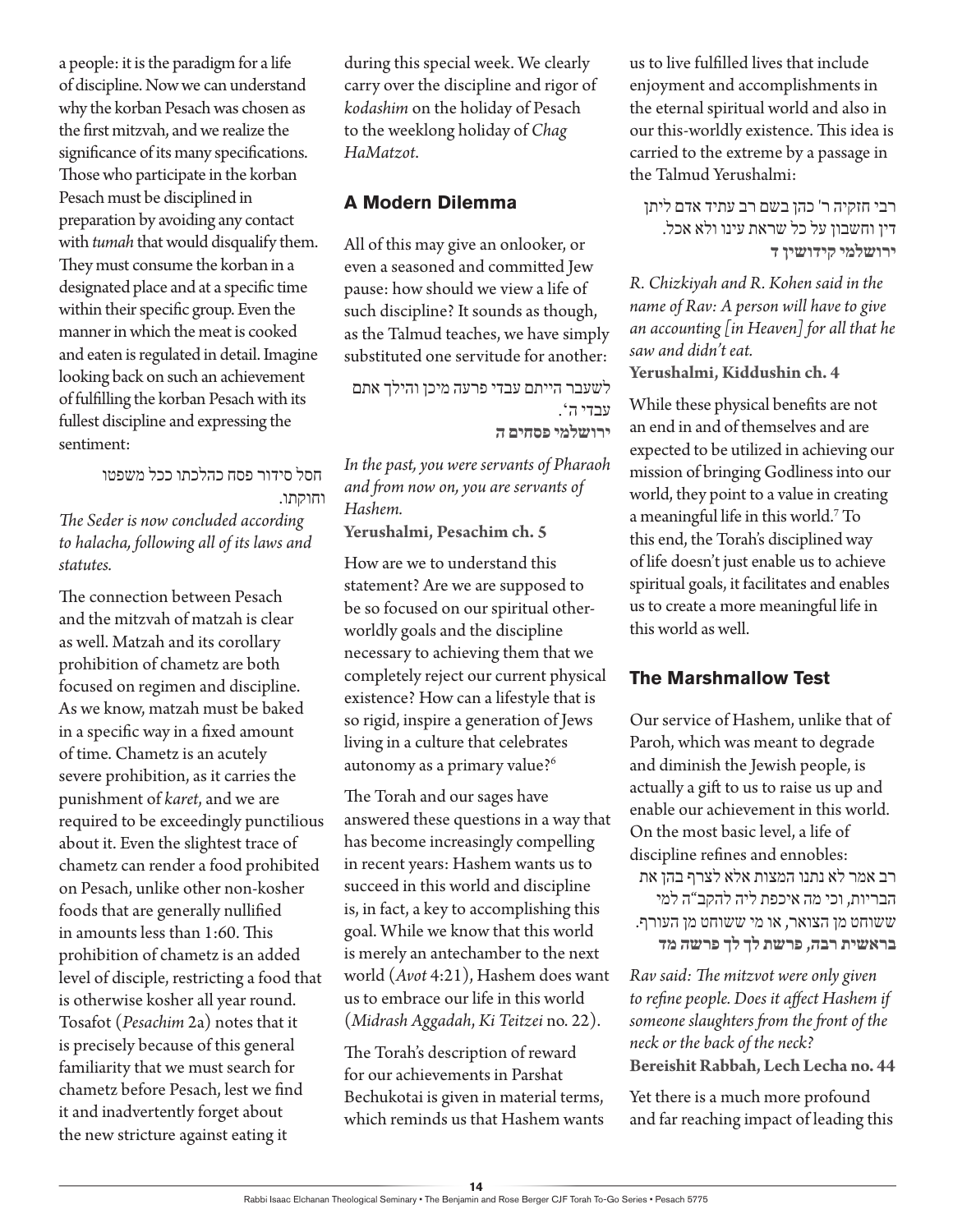life of discipline and limits. It enables us to accomplish and succeed more than had we been left unfettered. By guiding us in a life of self-control, idealizing the *gibbor* who controls his impulses, we are opening doors to greater achievements in all areas of life, as our Torah tradition teaches *charut* of Torah enables true *cheirut*, freedom to accomplish (*Avot* 6:2).

This concept has become the focus of major psychological and social research. In a landmark study that has become a blueprint for continued expanded research, renowned psychologist Walter Mischel found that children who were able to demonstrate self control and delay self-gratification achieved greater success over their counterparts — even decades later — in all major aspects of life. They tested this ability of self discipline by placing a single marshmallow in front of a 5-year-old and offering the child the choice of eating it immediately or waiting several minutes, at which point the child would receive two marshmallows.8 This impact of discipline on an individual is magnified when it is in the context of an entire society, as the abstract of a recent paper presented at the Proceedings of the National Academy of Sciences of the United States of America outlines:

*Policy-makers are considering large-scale programs aimed at self-control to improve citizens' health and wealth and reduce crime. Experimental and economic studies suggest such programs could reap benefits. Yet, is self-control important for the health, wealth, and public safety of the population? Following a cohort of 1,000 children from birth to the age of 32, we show that childhood self-control predicts physical health, substance dependence, personal finances, and criminal offending outcomes, following a gradient of self-control. Effects of children's self-control could be disentangled from their intelligence and social class as well as from mistakes they made as adolescents. In another cohort of 500 sibling-pairs, the sibling with lower self-control had poorer outcomes, despite shared family background. Interventions addressing self-control might reduce a panoply of societal costs, save taxpayers money, and promote prosperity.*<sup>9</sup>

Hashem charged the Jewish people with the lofty goal of serving as a *mamlechet kohanim v'goy kadosh*, a kingdom of priests and a holy nation. We are each individually meant to serve as a kohen, with an impeccable, disciplined uniform code of conduct and to collectively create a nation that is holy, which the aforementioned Ramban said refers to discipline. Hence, while our lives may be distant from the actual Mikdash, the ability to www.yu.edu/enroll



## The future is now. Enroll today.

YU enables you to grow and deepen your understanding of - and commitment to - Jewish life at a top-tier college while discovering your passions, championing your beliefs and forming lasting friendships. With student programs across our campuses and across the world, YU takes a global approach to learning, education and values creating a full college experience.

A YU education is not out of reach. Over 80% of students received help with tuition last year, with over \$45 million in scholarship and financial aid awarded. Picture yourself at YU. #NowhereButHere.